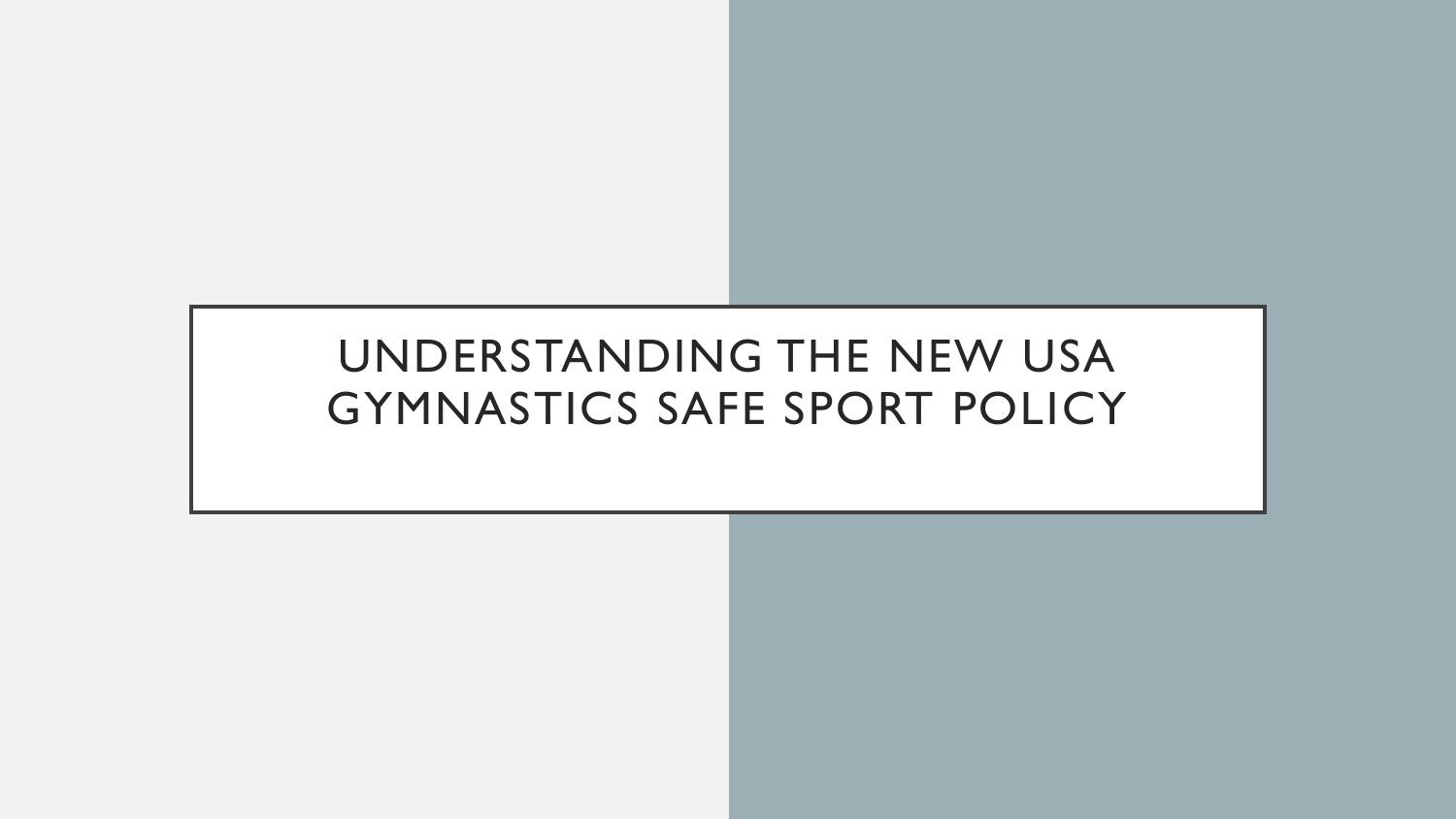#### U.S. Center for SafeSport

- Nonprofit organization
- Responds to and resolves all allegations of sexual misconduct
- Sets training requirements for NGBs
- Requires NGBs to implement abuse prevention policies

#### USA Gymnastics Safe Sport

- Department within USA Gymnastics
- Responds to and resolves certain allegations of non-sexual misconduct
- Enforces Center's policies, requirements, and sanctions
- Creates gymnastics-specific educational programming

### UNDERSTANDING THE DIFFERENCES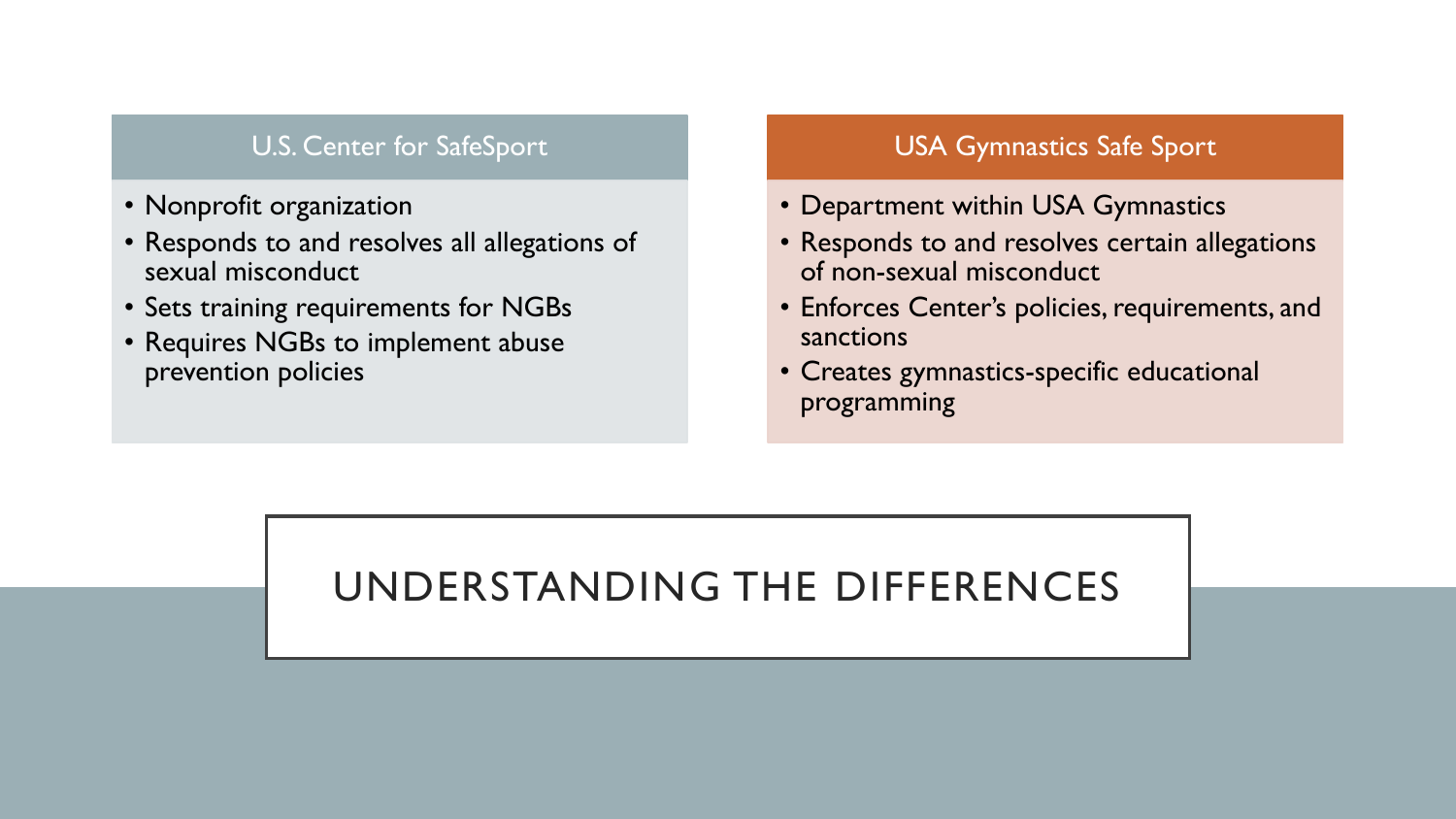### U.S. CENTER FOR SAFESPORT JURISDICTION

#### **Exclusive**

- Sexual Misconduct, including Child Sexual Abuse
- Criminal charges or dispositions involving Child Abuse or Sexual Misconduct
- Misconduct related to Reporting
- Aiding and Abetting
- Misconduct related to the Center's process
- Other Inappropriate Conduct

#### **Discretionary**

- Non-sexual Child Abuse
- Emotional and physical misconduct, including stalking, bullying behaviors, hazing and harassment
- Criminal charges or dispositions not involving Child Abuse or Sexual Misconduct
- Minor Athlete Abuse Prevention Policy violation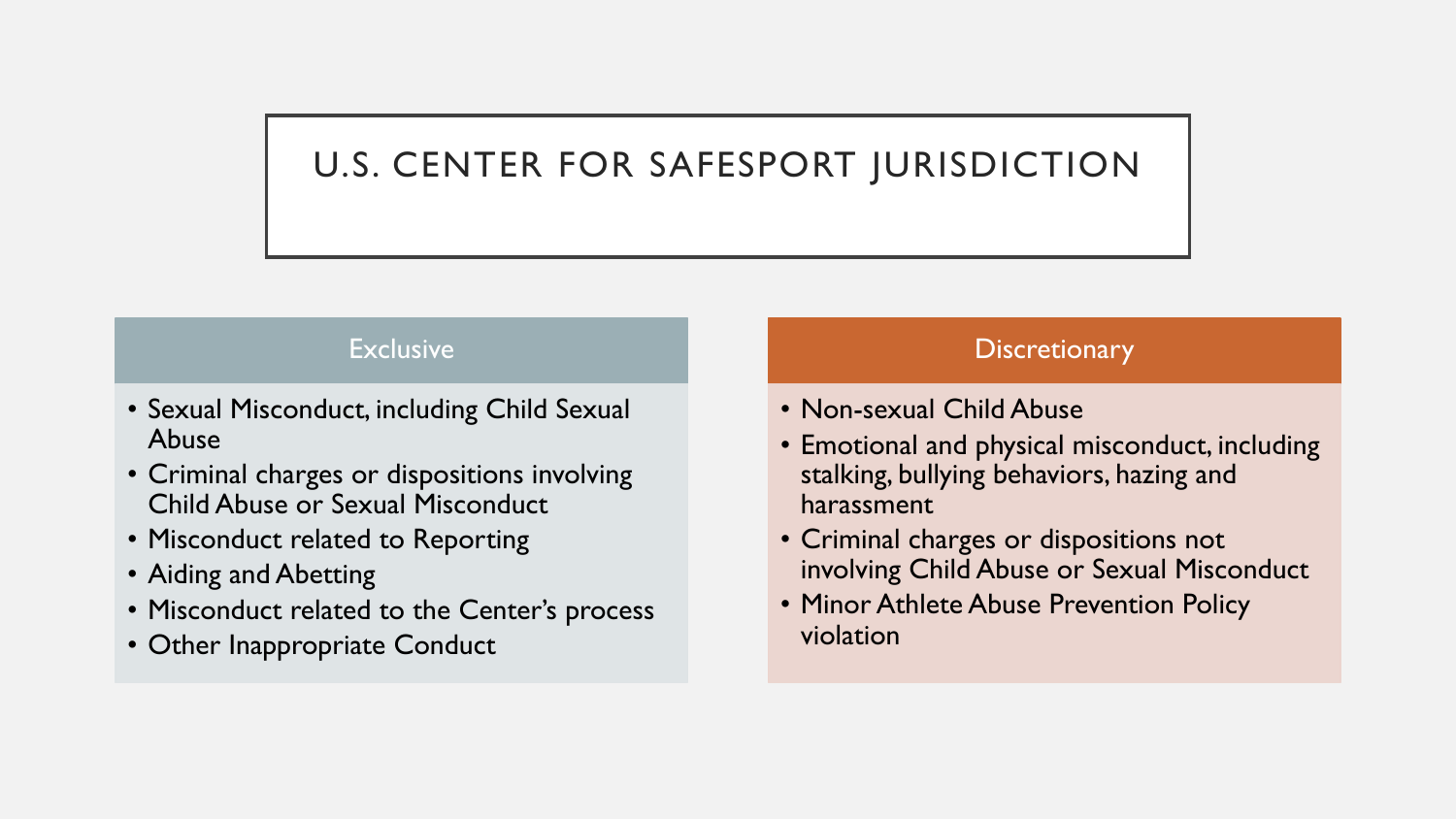

**SAFESPORT CODE FOR THE U.S. OLYMPIC AND PARALYMPIC MOVEMENT** 

EFFECTIVE APRIL 1, 2021



2022 MINOR ATHLETE ABUSE PREVENTION POLICIES Publication Date: September 22, 2020 NGB Policy Submission Date: January 31, 2021 Effective Date: January 1, 2022

 $U.S.$  Center for SafeSport: 2022 Minor Athlete Abuse Prevention Policies  $\sim$  1

### ESSENTIAL **CENTER** DOCUMENTS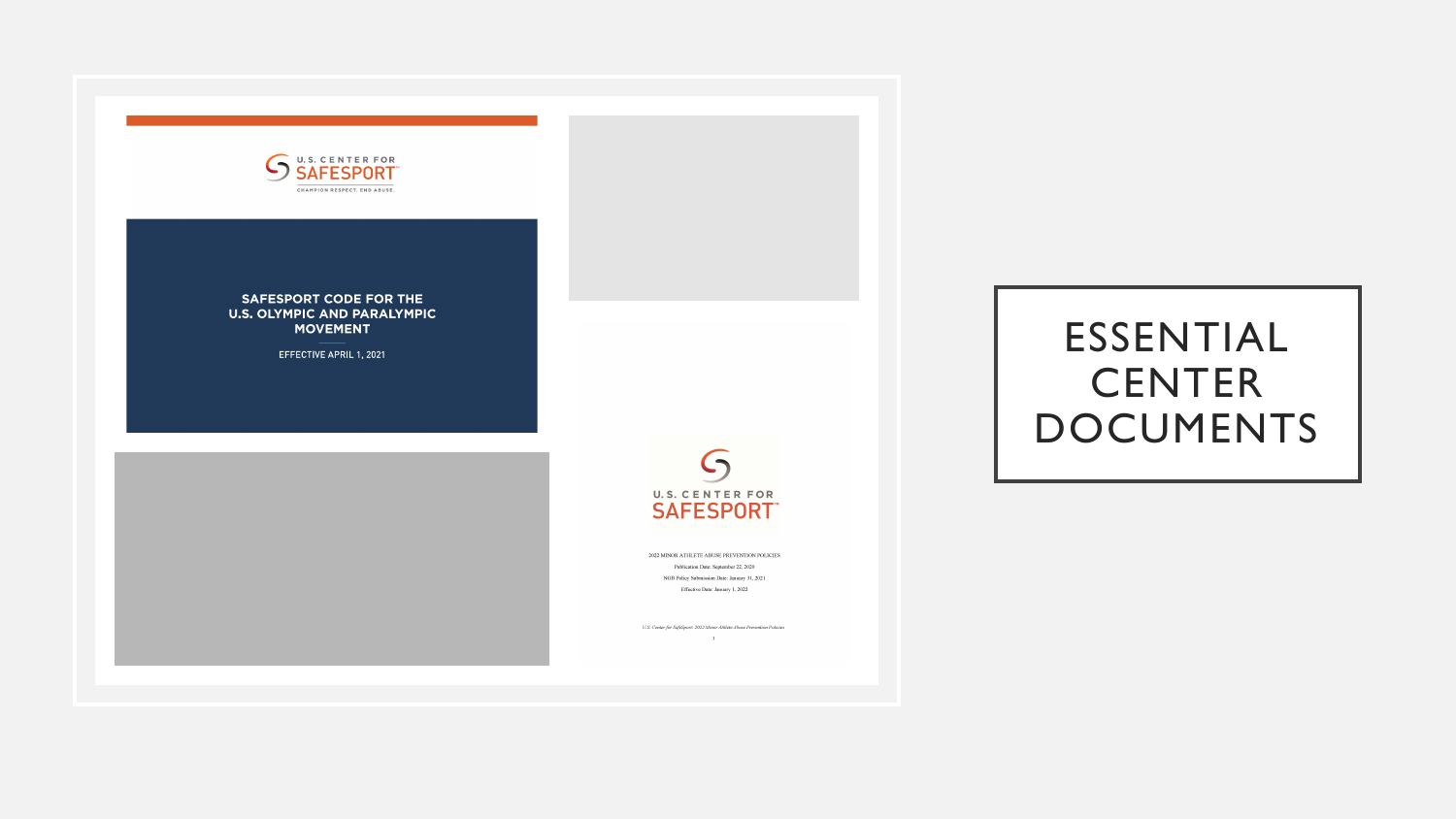

REQUIRED MAAPP POLICIES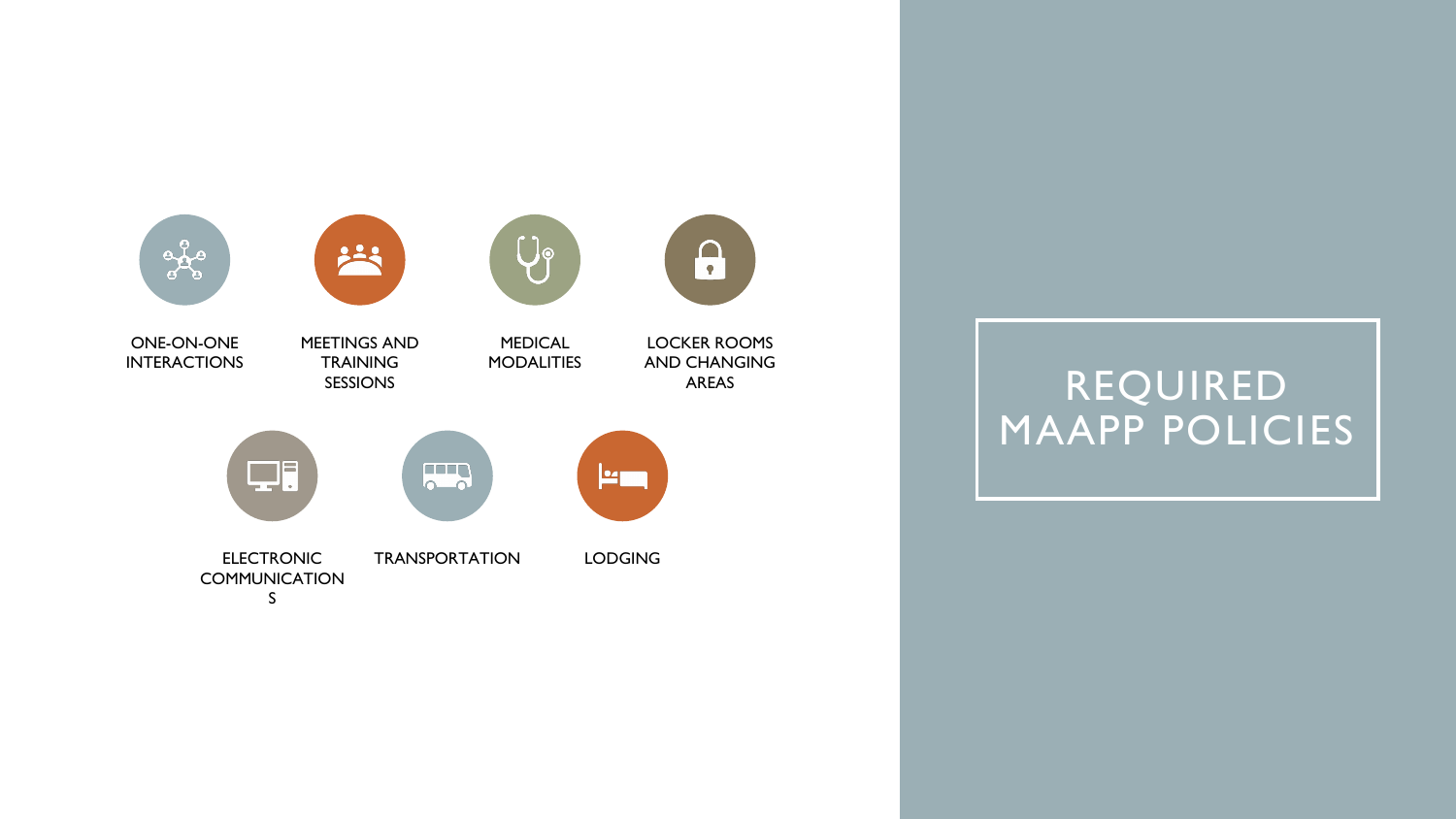### NOTEWORTHY CHANGES TO THE MAAPP

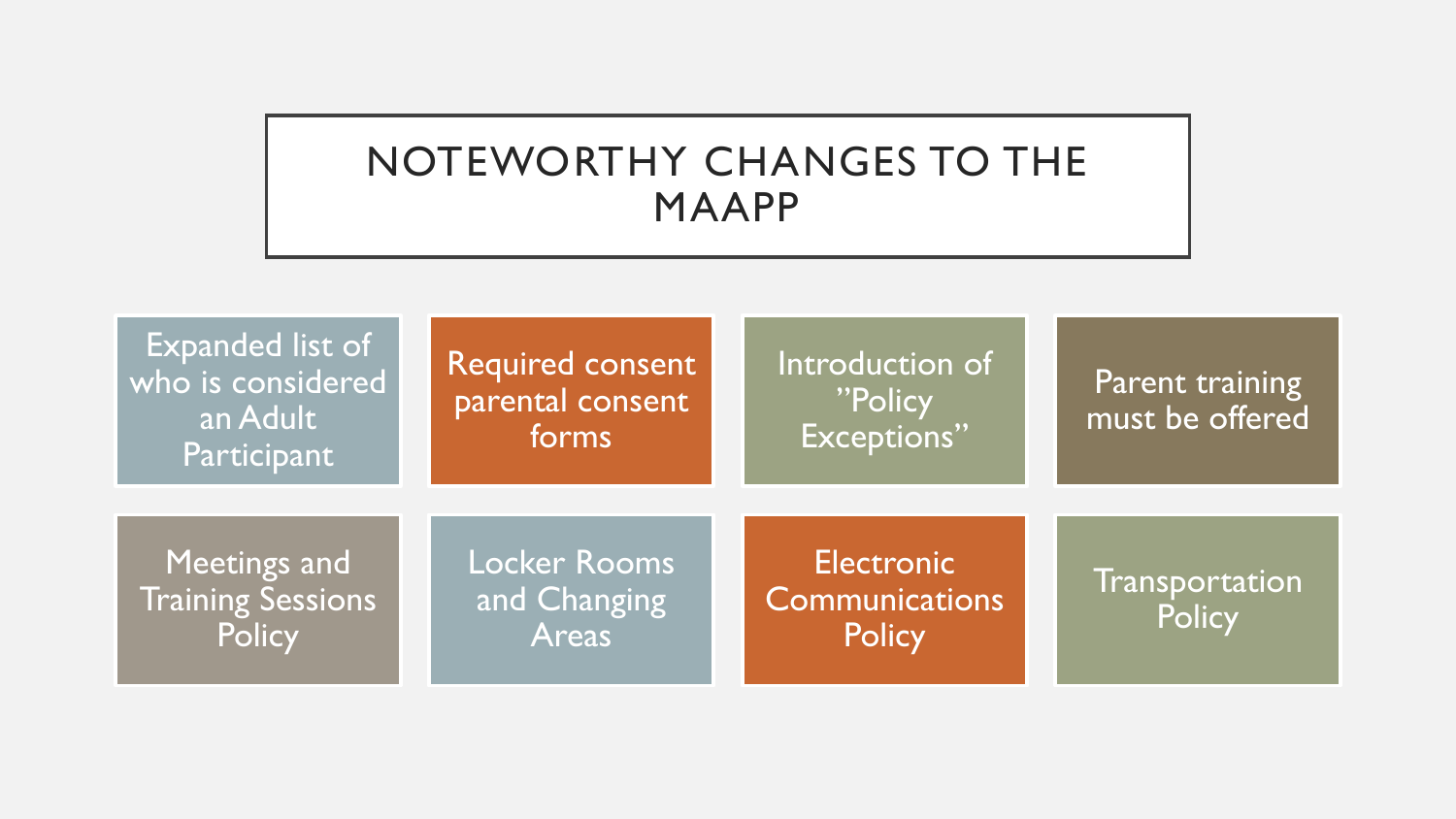### NOTABLE USA GYMNASTICS POLICY **CHANGES**



Clarification Travel **Policy** 

### Locker Rooms/Bathrooms

Safe Sport Meet requirements

Medical Orders and follow up

Physical Misconduct Update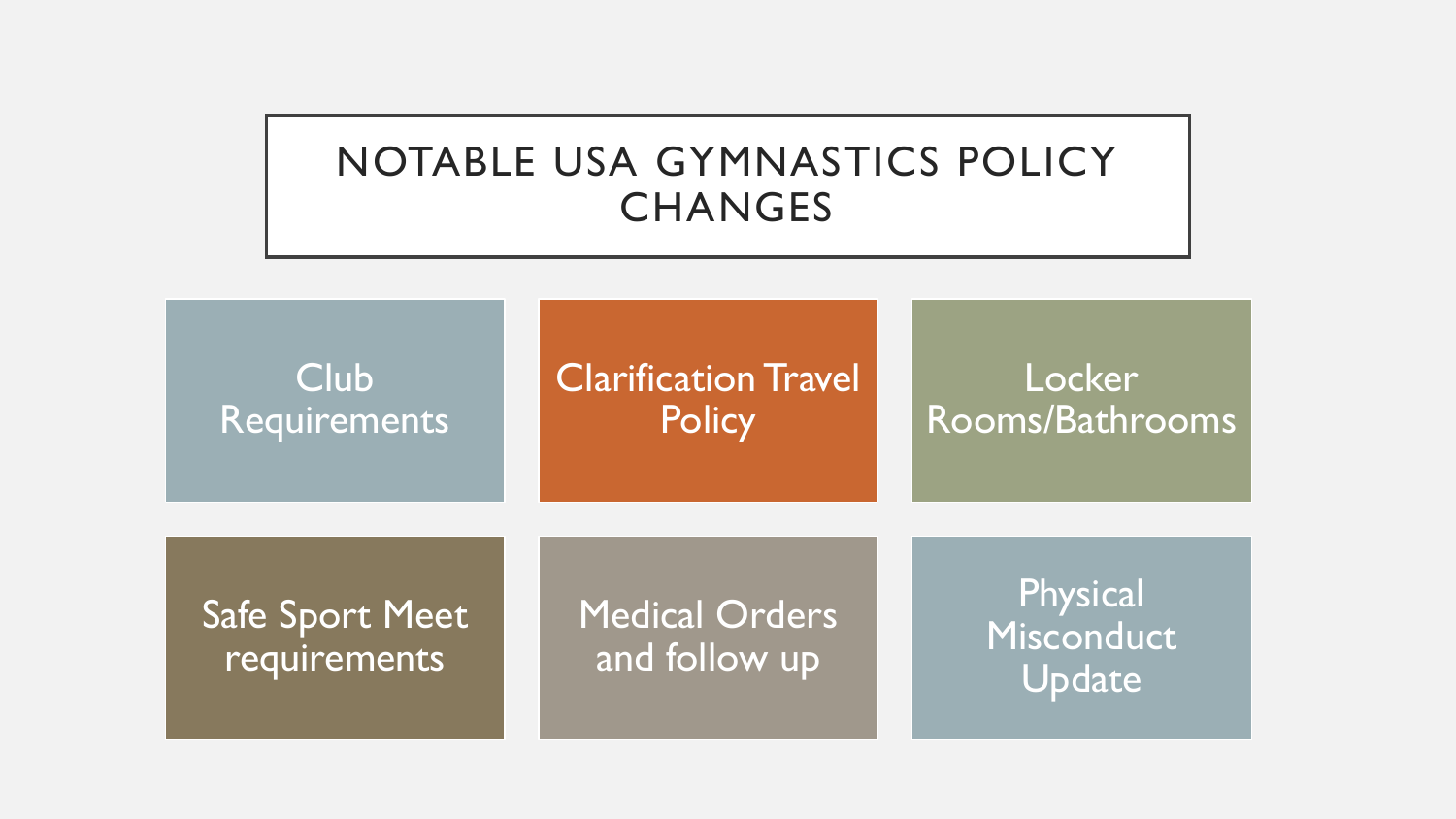#### **Regular Contact**

Ongoing interactions during a 12 month period wherein an Adult Participant is in a role of direct and active engagement with any Minor Athlete(s).

#### **Authority Over**

When one person's position over another person is such that, based on the totality of the circumstances, they have the power or right to direct, control, give orders to, or make decisions for that person

### REGULAR CONTACT AND AUTHORITY OVER AND WHAT IT MEANS FOR YOUR CLUB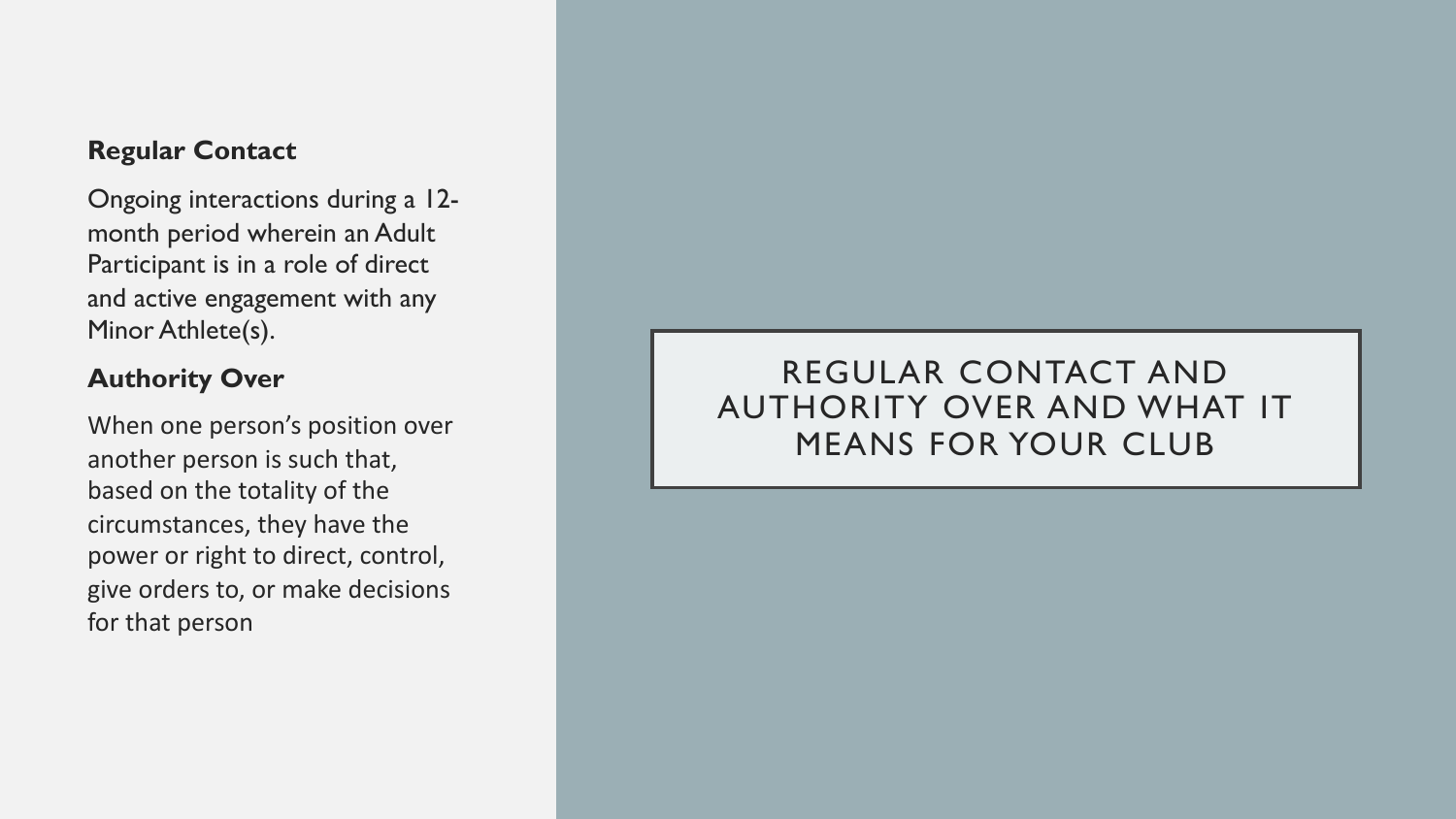# **Regular Contact/ Authority Over Examples**

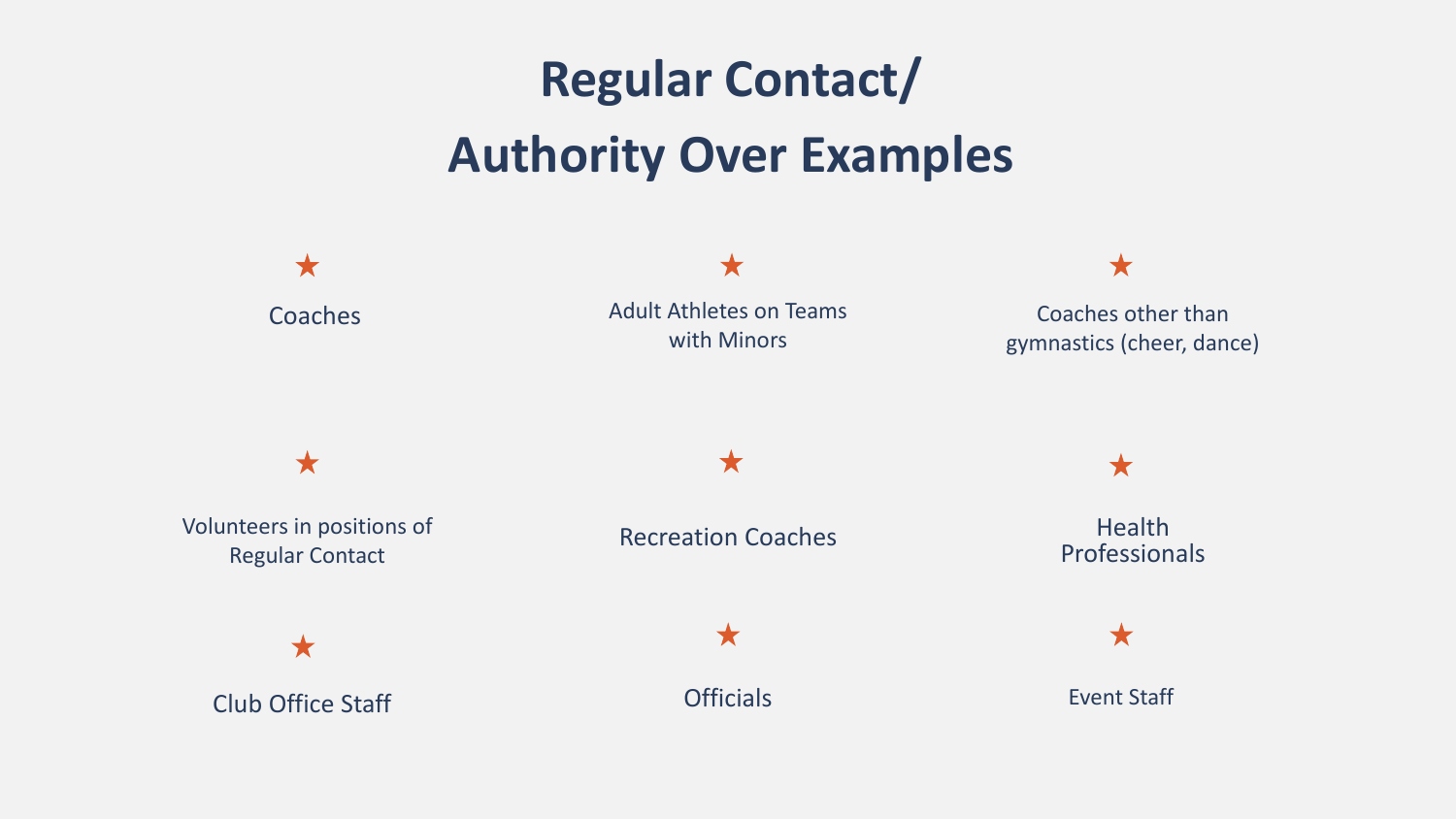







### EDUCATION AND TRAINING CYCLE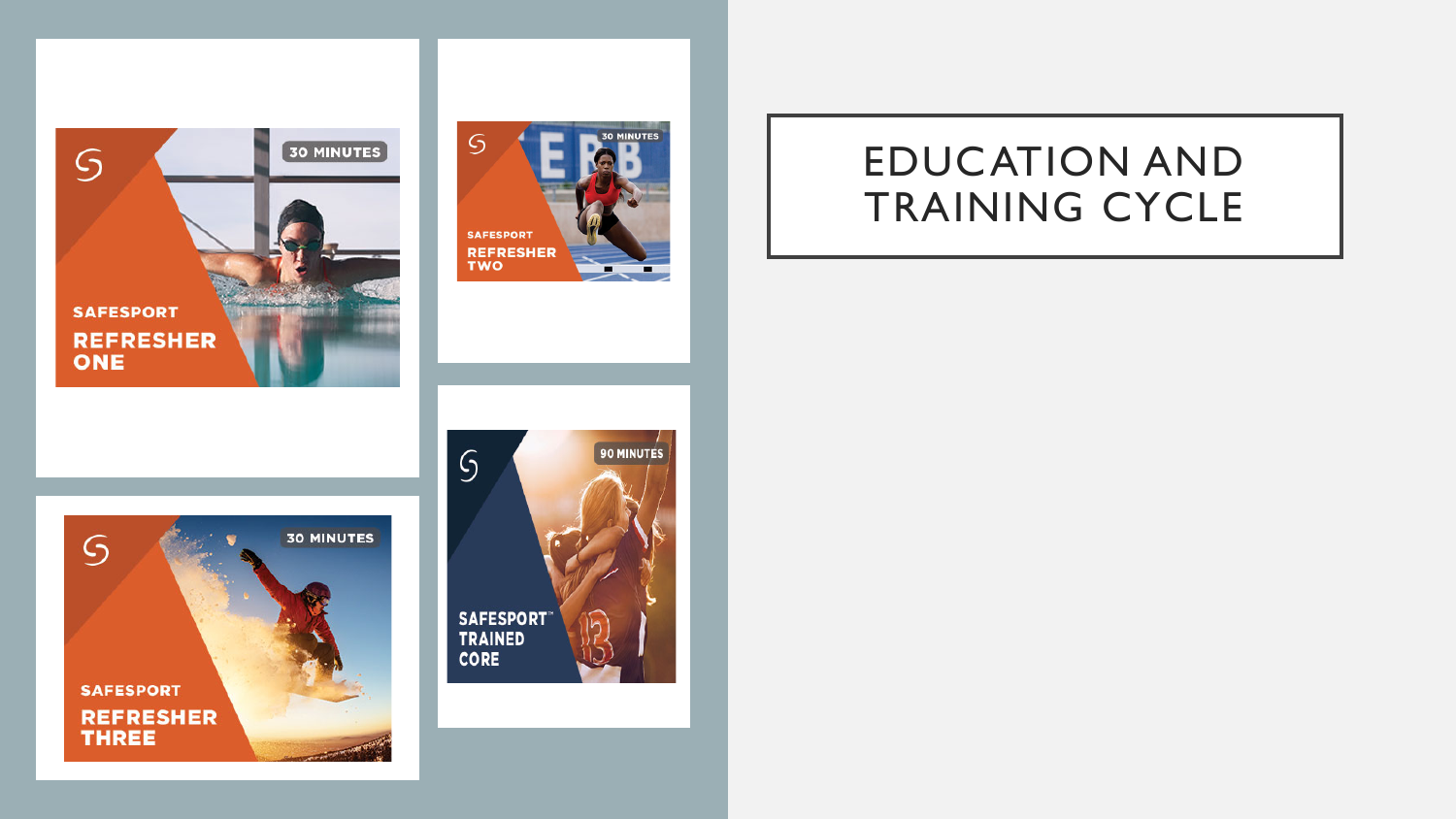### MEMBER CLUB REQUIREMENTS

- Links to reporting misconduct to the Center and USAG on website or social media
- Duty to report must be included in policies
- Updated policies must be adopted and included in handbooks
	- One-on-one
	- Travel
	- Parental Access to training
	- Electronic Communication/Social Media
	- Gifting
	- Locker Rooms and Changing Areas
	- **Lodging**
	- **Injury Protocol**
	- Massage Policy, if applicable
- **Safety Champion**
- Maintain new consent forms onsite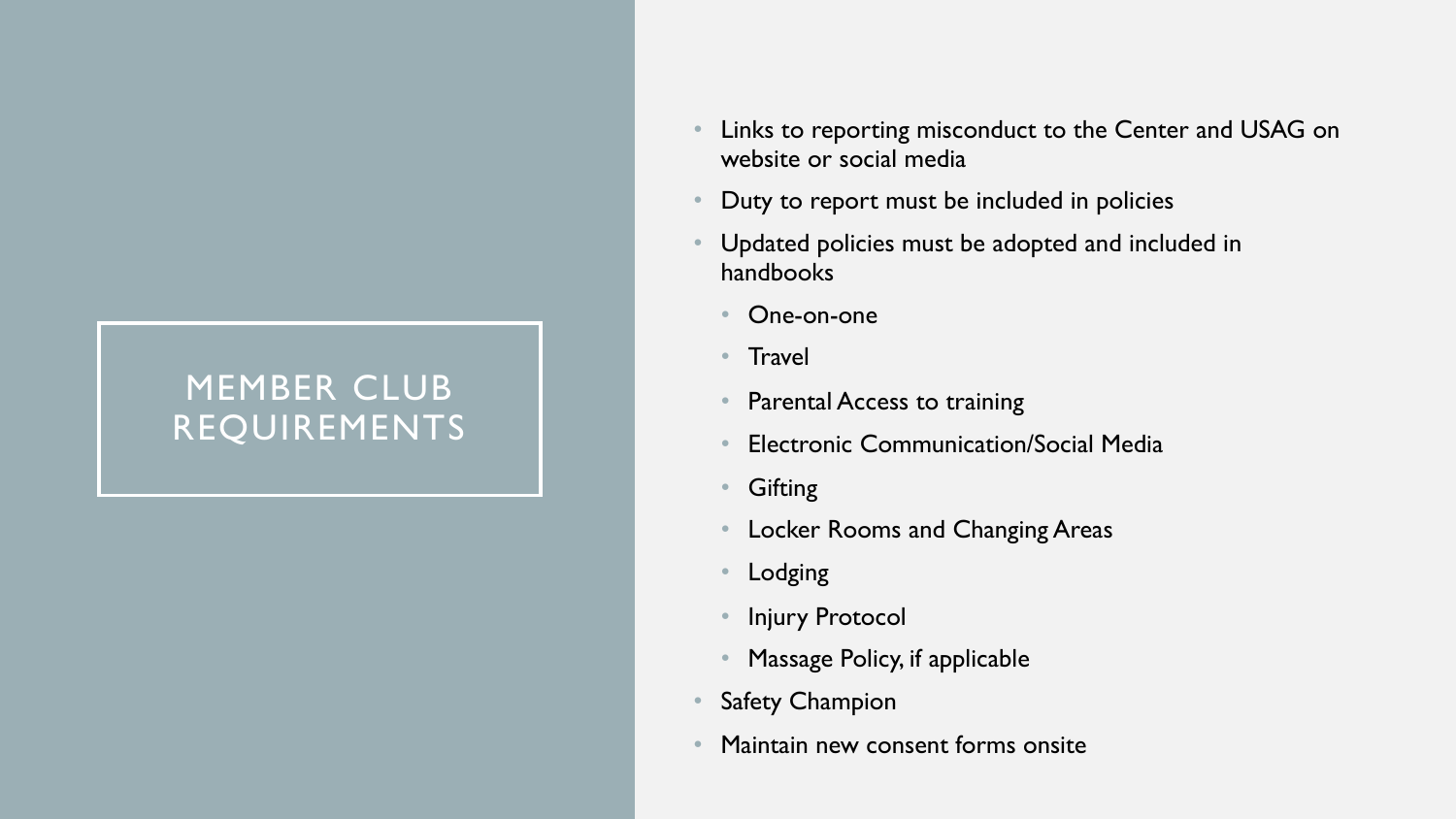

### **WHAT IS A SAFETY CHAMPION?**

A Safety Champion is a person who champions a safe, club atmosphere and serves as a liaison between USA Gymnastics and the club on matters related to safety that include:

- --Upcoming educational initiatives
- --Policy clarification
- --Delivering messages of safety and wellness to club staff, parents, and athletes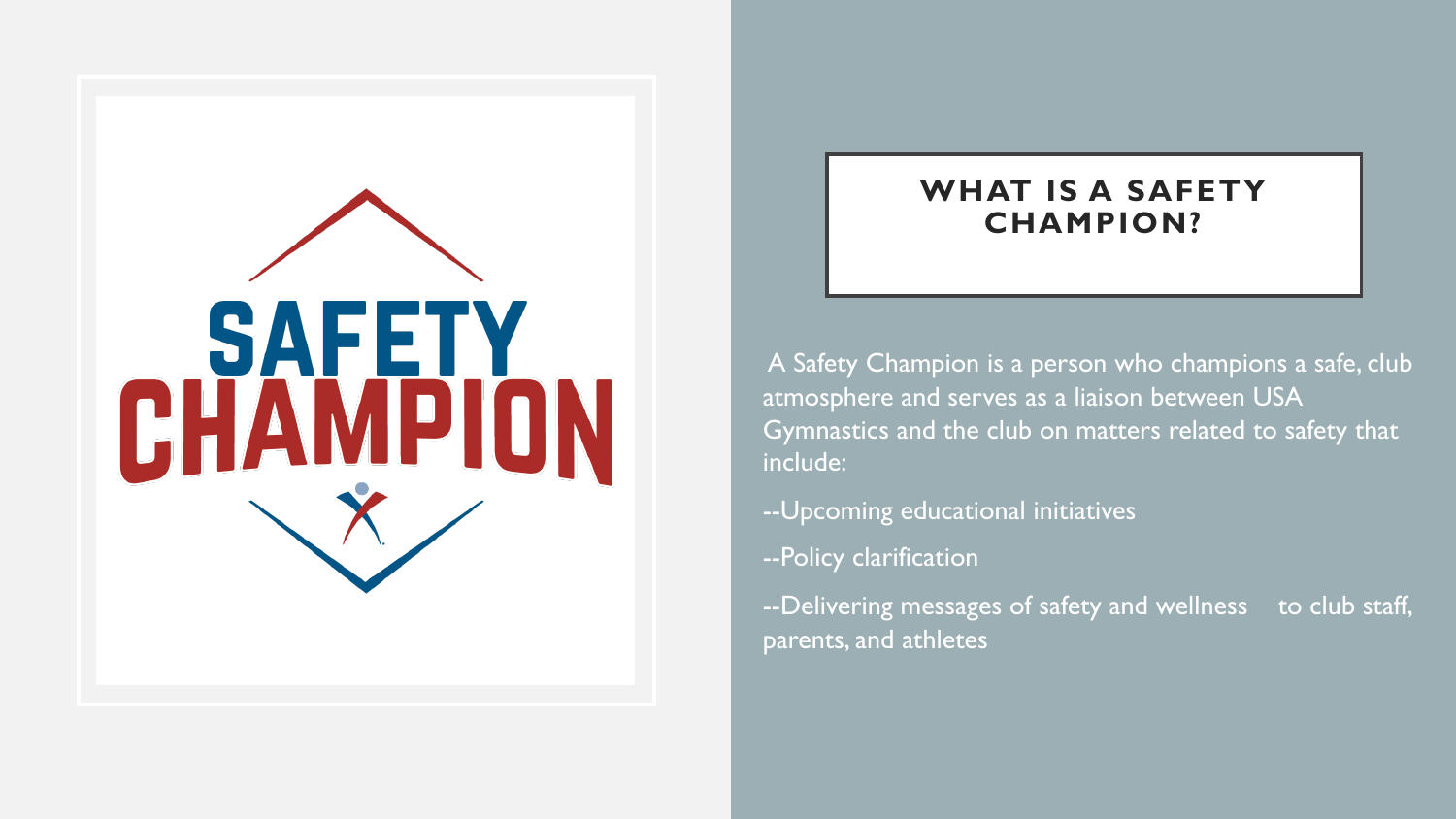- **Staff Designee of club**
- U110
- Attend virtual training annually

### **Safety Champions may:**

- Speak to club staff, parents, or athletes about safety, Safe Sport, or health and wellness initiatives
- Talk to other staff or parents about club policy
- Talk to athletes about safety, sportsmanship, and anti-bullying initiatives
- Invite guest speakers to speak with staff and parents

### REQUIREMENTS OF A SAFETY CHAMPION

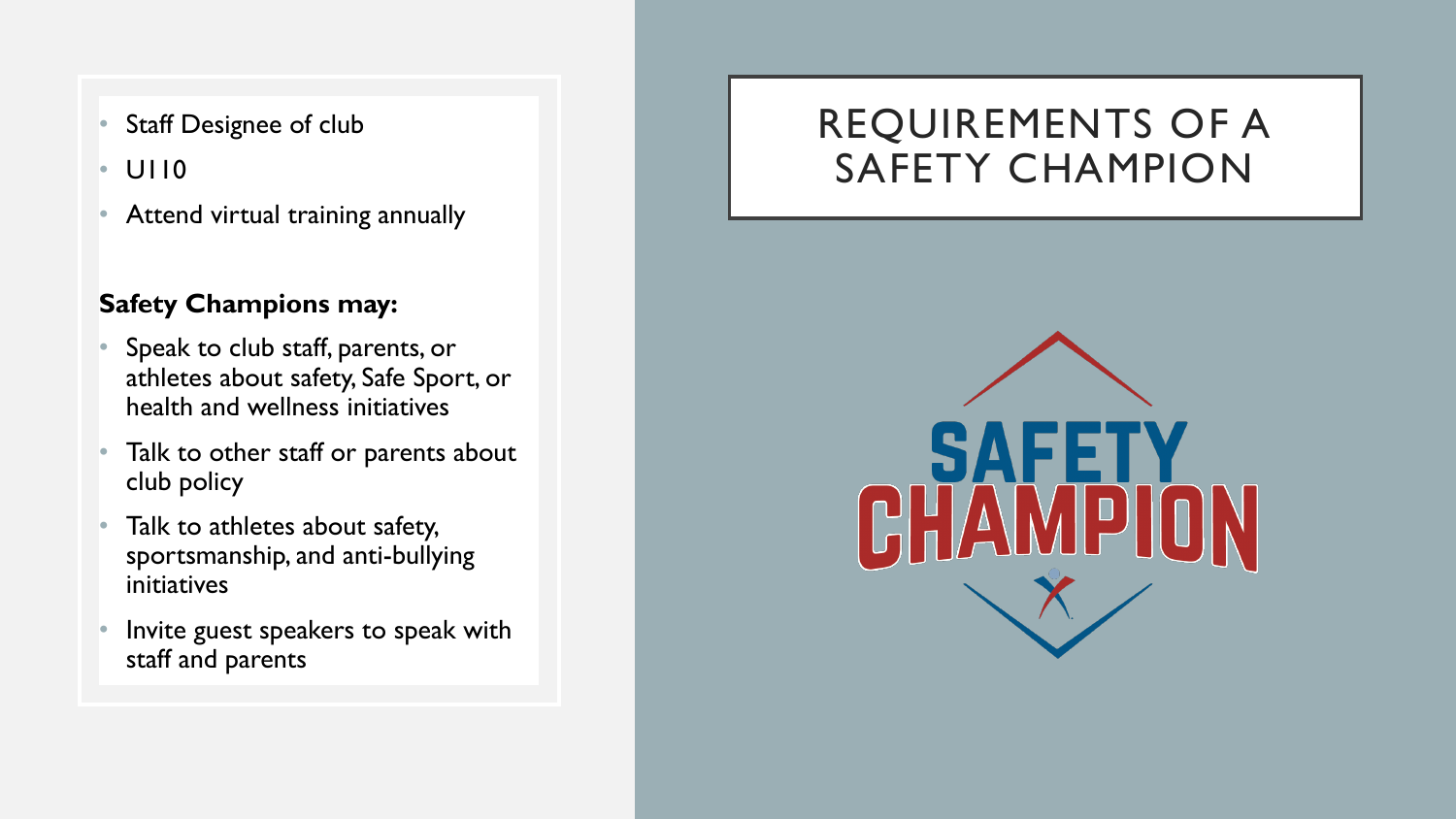# NEW PARENTAL CONSENT FORMS

- Personal Care Assistant
- Dual Relationship
- Close-in-age
- Individual Training Session
- Medical Modalities
- Travel
- Lodging

Consent forms will be available for download on the Safe Sport section of the website